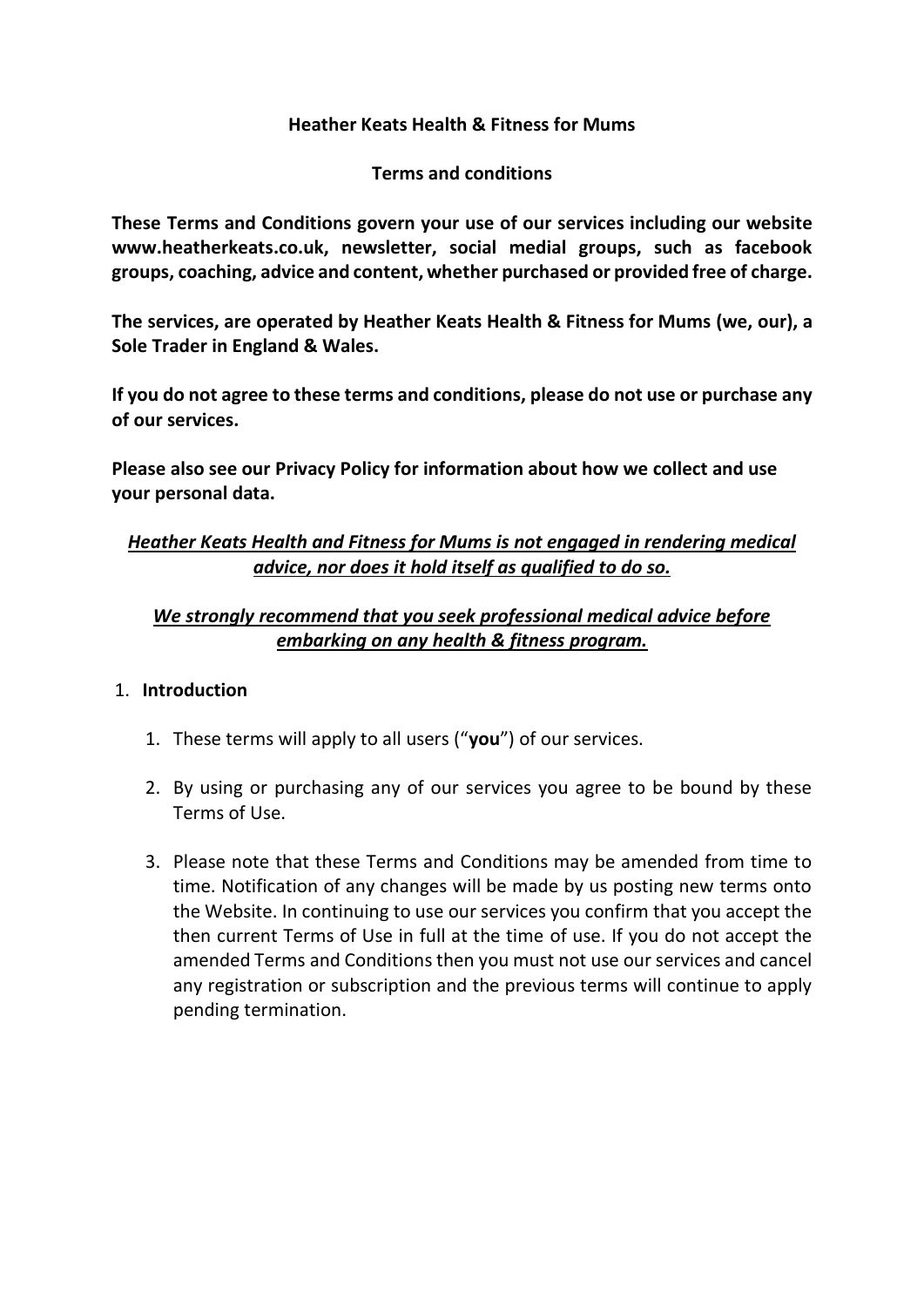#### 2. **Our Products**

- 1. We may offer the following products (the "Products")
	- 1. Website
	- 2. e-books;
	- 3. videos;
	- 4. online group coaching;
	- 5. individually tailored personal programmes
	- 6. personal training
	- 7. workshops & webinars

#### 3. **Fees**

1. Some of our services are free to use while others a fee is payable. If a fee is payable this will be clearly communicated.

#### 4. **How to contact us**

1. Our email address is hello@heatherkeats.co.uk

#### 5. **Booking and personal information**

- 1. When you use one of our services we may ask that you provide certain personal information including but not limited to your name, email address, postal address and relevant health information. Any personal information you provide to us with will be handled in accordance with our Privacy Policy.
- 2. You agree that all personal information that you supply to us will be accurate, complete and kept up to date at all times. We may use the information provided to us to contact you.

### 6. **Products: Cancellation**

1. You have a statutory right to change your mind (without giving a reason) within 14 days of purchasing a product/service and receive a refund. This will not apply if you have already started using the relevant product/service.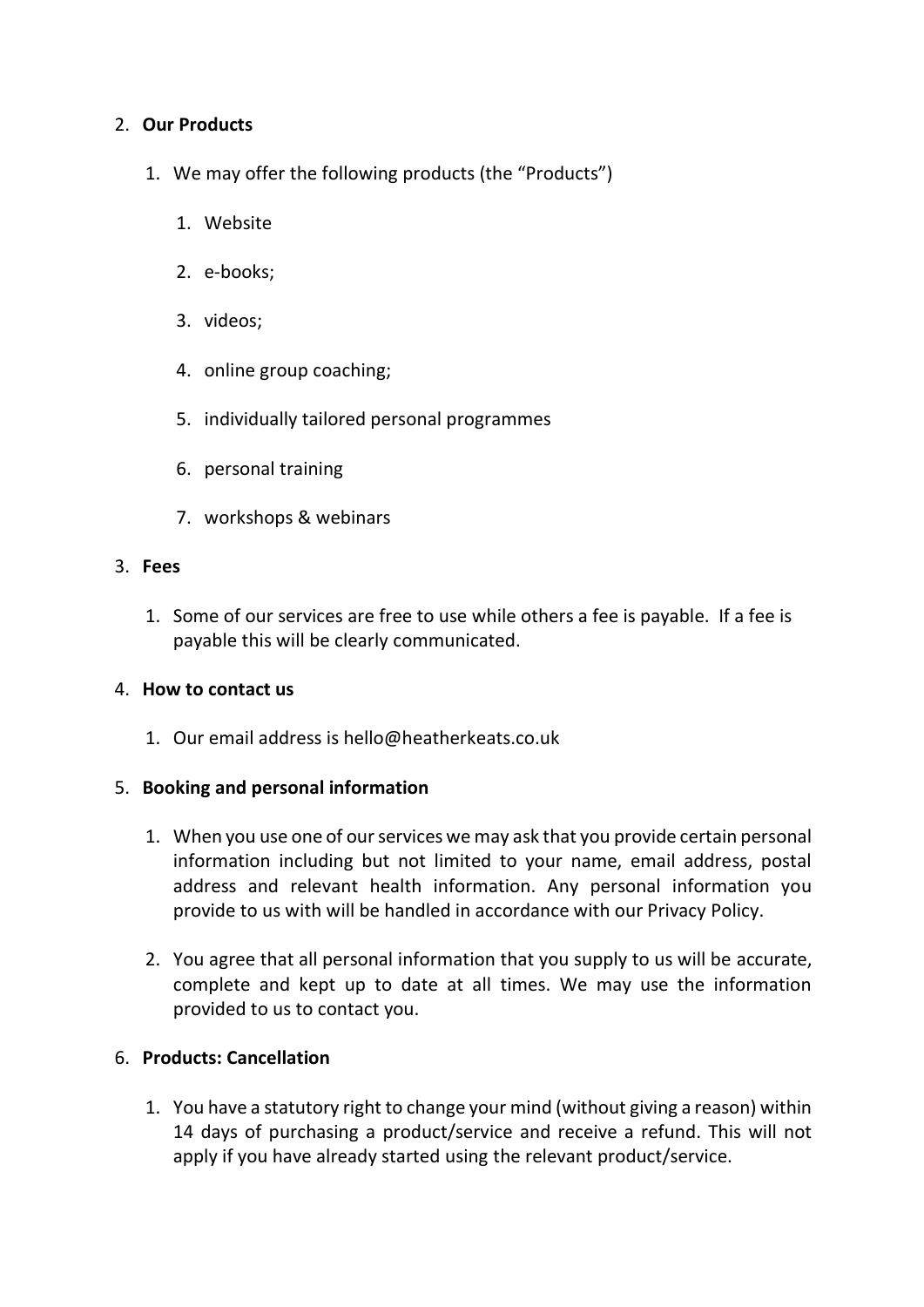2. If you want to end your contract with us or request a refund for unused products & services, please let us know by Emailing us at [hello@heatherkeats.co.uk.](mailto:hello@heatherkeats.co.uk) Please provide your name, home address, details of the order and your phone number and email address telling us of the reason you wish to cancel. We will then consider your request to cancel and contact you as necessary.

## 7. **Licence**

- 1. If you pay a fee for a content related service, we will grant to you, for your own personal use only, a limited, non-exclusive, non-transferable license to access the content related to that product or service.
- 2. You are not permitted to share any of the content licensed under these terms with any other individuals.
- 3. Except for the foregoing limited license, no right, title or interest shall be transferred to you.

### 8. **Viruses, hacking and other offences**

- 1. You agree not to upload any files or post, distribute or publish any files on our service platforms such as the website or facebook group that contain viruses, corrupted files, or malicious code or any other similar software or programs that may damage the operation of another's computer.
- 2. You must not misuse our service platforms, knowingly introducing viruses, trojans, worms, logic bombs or other material which is malicious or technologically harmful. You must not attempt to gain unauthorised access our systems or attack them via a denial-of-service attack or a distributed denial-of service attack.
- 3. We will not be liable for any loss or damage caused by viruses, a distributed denial-of-service attack or other technologically harmful material that may infect your computer equipment, computer programs, data or other proprietary material due to your use our services or any links to third party content and services.

# 9. **Availability**

1. Although we aim to offer you the best service possible, we make no promise that our services will meet your requirements. We cannot guarantee that the service availability will be fault-free. If a fault occurs you should report it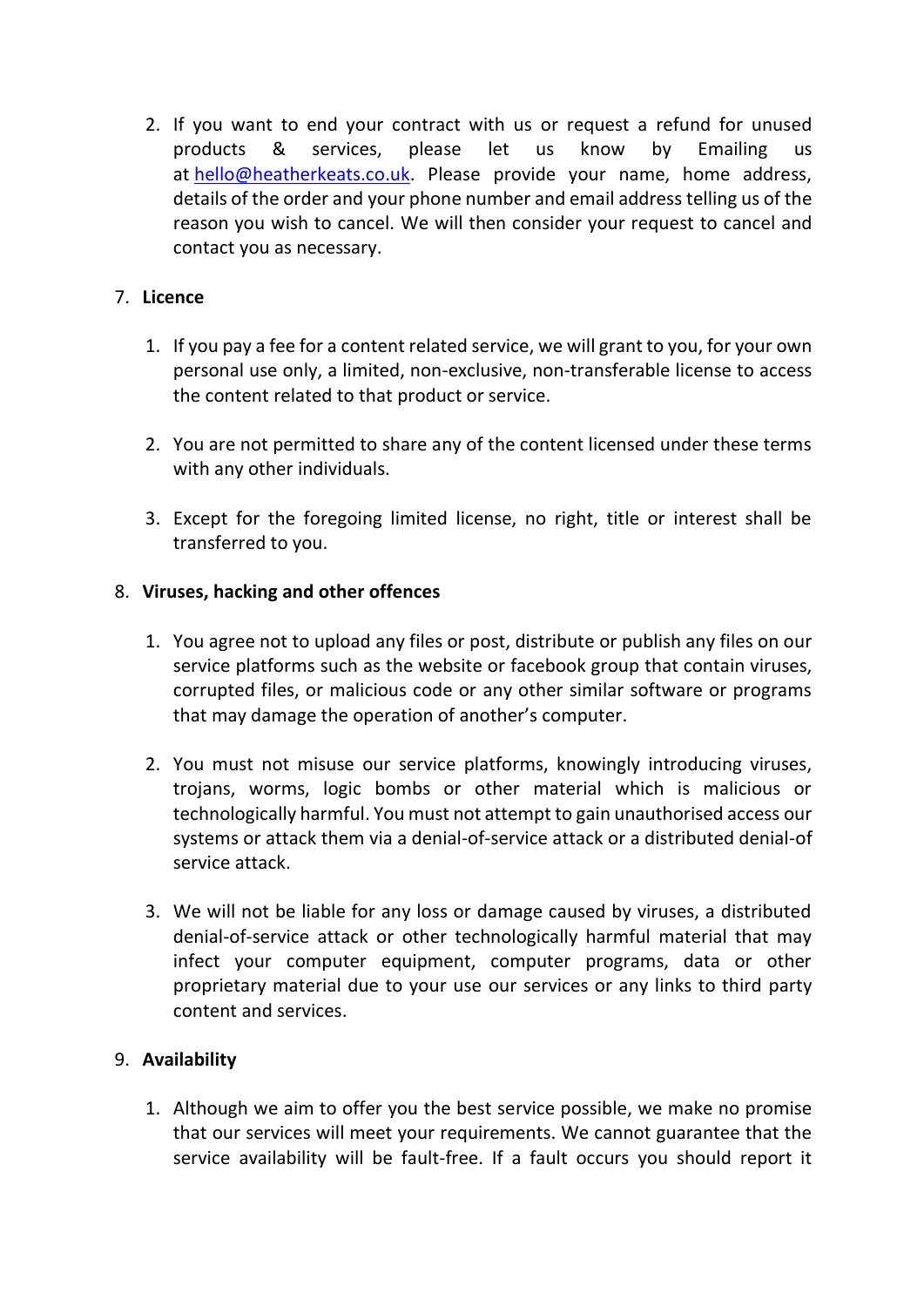to hello@heatherkeats.co.uk and we will attempt to correct the fault as soon as we reasonably can.

#### 10.**DISCLAIMER**

- 1. Our total aggregate liability arising in connection with our performance of this agreement shall be limited to the price paid for the relevant product or service.
- 2. Heather Keats Health & Fitness for Mums is not engaged in rendering medical advice, nor does it hold itself as qualified to do so.
- 3. We strongly recommend that you seek professional medical advice before embarking on any nutrition or exercise program.
- 4. Any exercise program, even in healthy individuals, carries risk. You have a responsibility to exercise your own personal judgment, as well as any other considerations, before acting on any of the services provided by us.
- 5. Where we provide you with a personally tailored nutrition and exercise plan, the information contained therein should not be regarded as or relied upon as being a comprehensive health or exercise programme. Accordingly any actions that you take in relation to a personal plan should not be pursued regardless or to the exclusion of other information, opinions or judgments that are available to you.
- 6. Any personal programme or group programme will have been prepared on the basis of information provided by you. You are responsible for the accuracy of any information that you provide to us. You are responsible for informing us of any health issues or medical conditions when asking us to prepare a personal programme.
- 7. To the extent permitted by law we disclaim any and all liability pertaining to your use of any our services
- 8. The information set out in any Personal Programme or group programme may relate to certain contexts and may not be suitable in other contexts. It is your responsibility to ensure that you do not use the information we provide in the wrong context.

For example, where a program was tailored for a woman who was not pregnant, this would not be appropriate for her to use after becoming pregnant.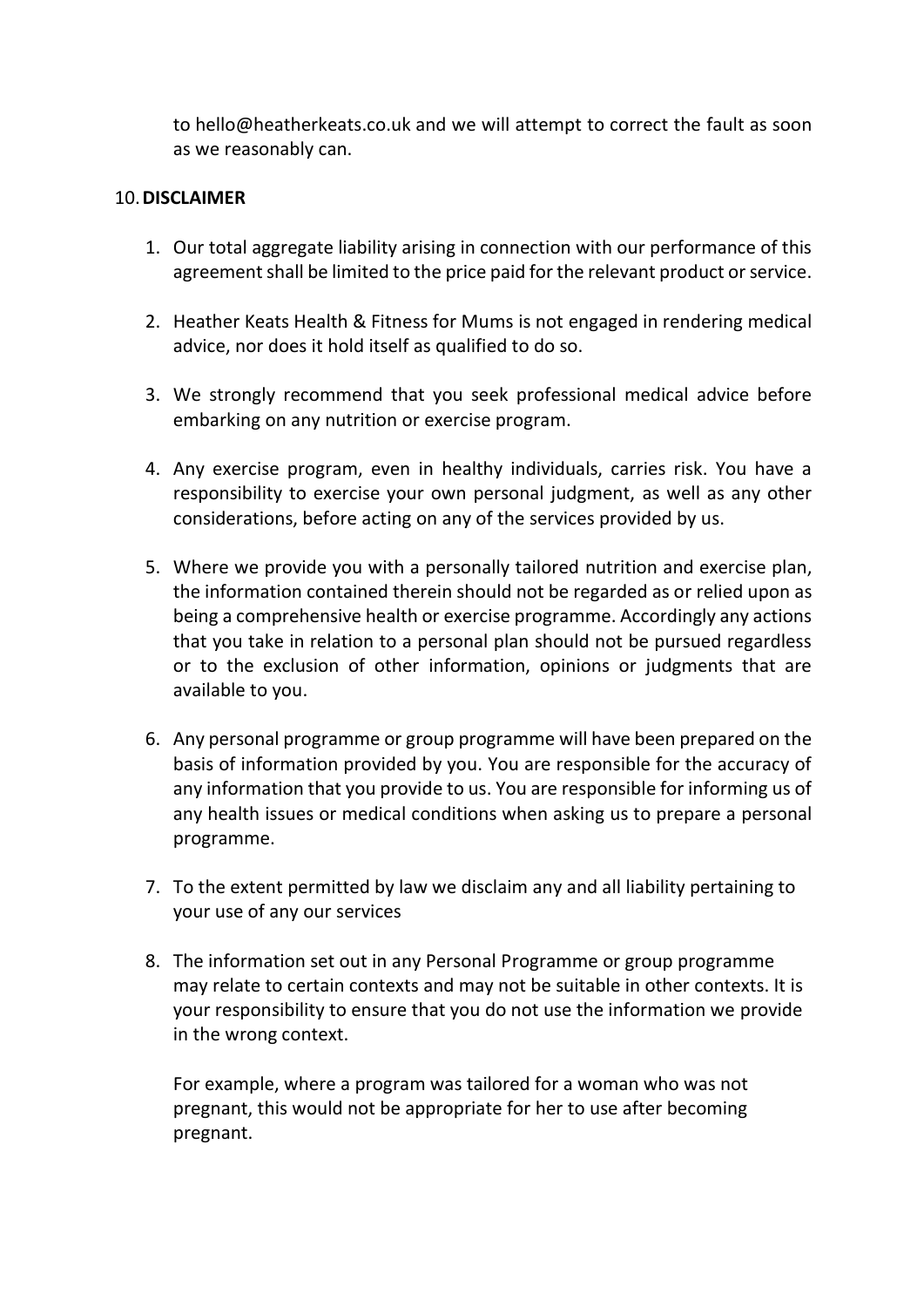### **11.Other Information**

Any information that we provide that does not form part of a Personal Programme or group programme, whether obtained through our website, e-newsletter, video course, social media (such as Facebook or Instagram) or otherwise, is provided for the purposes of general information only.

### **12.Intellectual Property**

- 1. By providing any content for distribution by us (such as before and after photographs or testimonials) you expressly grant us a worldwide, royalty-free, perpetual, irrevocable licence to use, copy, store, perform, display and distribute such content.
- 2. The format and content within our services is protected by United Kingdom and international copyright and we reserve all rights in relation to our copyright whether owned or licensed to us and all rights are reserved to any of our registered and unregistered trademarks (whether owned or licensed to us).
- 3. The services and content provided by Heather Keats Health & Fitness for Mums may not be reproduced, duplicated, copied, sold, resold, visited, or otherwise exploited for any commercial purpose without our express written consent. You may not systematically extract and/or re-utilise parts of the contents of the Website without our express written consent. In particular, you may not utilise any data mining, robots, or similar data gathering and extraction tools to extract (whether once or many times) for re-utilisation of any substantial parts of the Website without our express written consent.

### **13.International Use**

1. You shall comply with all foreign and local laws and regulations which apply to your use of services in whatever country you are physically located, including without limitation, consumer law, export control laws and regulations.

### **14.General**

1. These conditions are governed by and construed in accordance with the laws of England and Wales. You agree, as we do, to submit to the nonexclusive jurisdiction of the English courts.